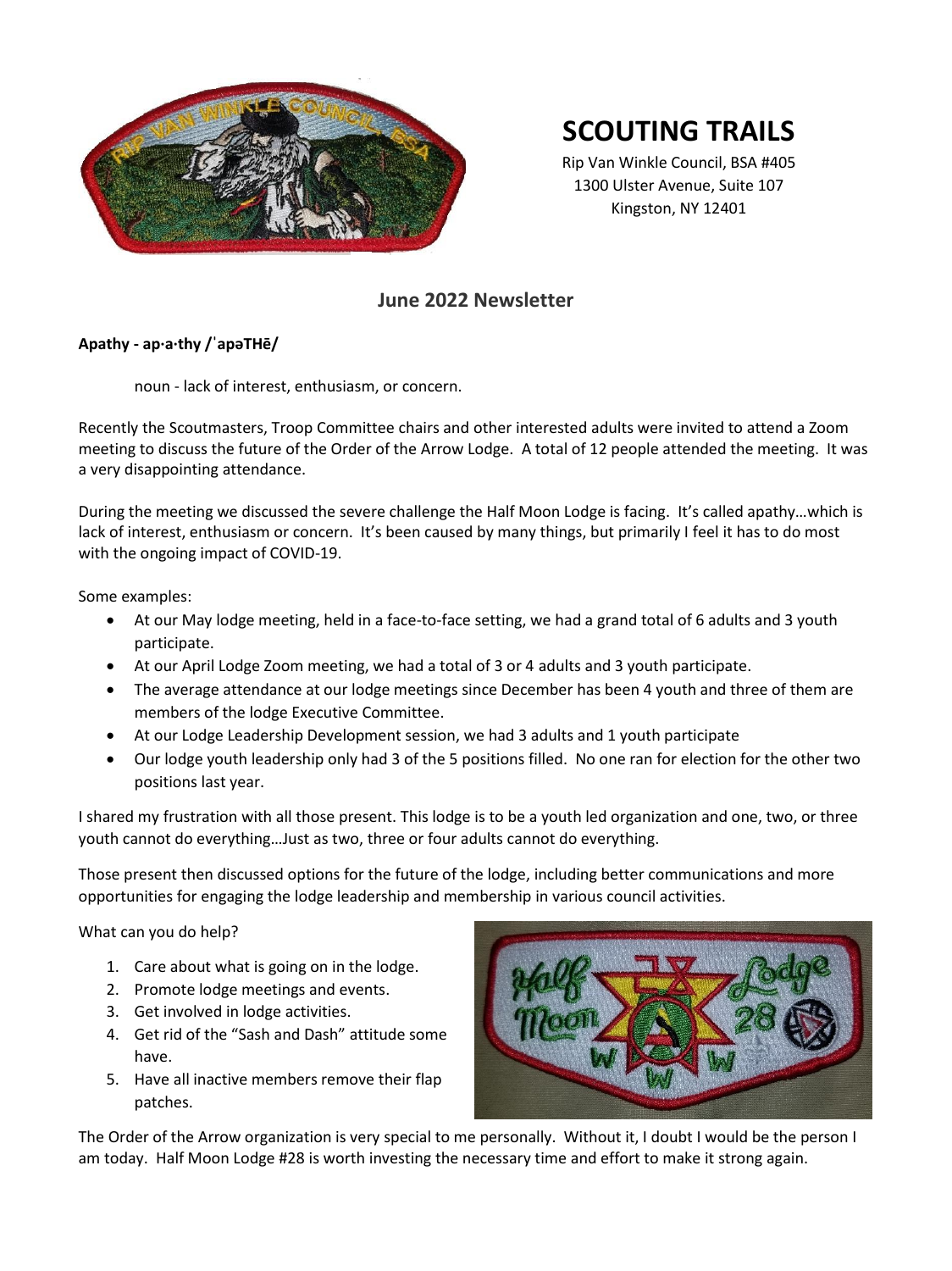Are you willing to be part of the solution? Contact Jim Sexton to offer your assistance at *jbrsexton@live.com.* 

Be safe! We are all in this together.

See you down the trail...

Dana E. Kuhns Scout Executive/CEO Supreme Chief of the Fire

#### **COUNCIL CALENDAR**

| ICIL CALENDAR                                                         | <b>RIP VAN WINKLE COUNCIL</b>       |
|-----------------------------------------------------------------------|-------------------------------------|
| <b>SUBJECT</b><br><b>JUNE</b>                                         | <b>COUNCIL SERVICE CENTER HOURS</b> |
| <b>RVWC - LEDERS ROUNDTABLE</b><br>13                                 |                                     |
| <b>US-FLAG DAY</b><br>14                                              | Monday 10:00AM to 6:00PM            |
| 19<br><b>US-FATHERS DAY</b>                                           | Tuesday 10:00AM to 6:00PM           |
| $\overline{20}$<br><b>RVWC - Service Center and Scout Shop Closed</b> | Wednesday 10:00AM to 6:00PM         |
| $\overline{20}$<br>US - Juneteenth (Observed)                         | Thursday 10:00AM to 6:00PM          |
| RVWC - TEE IT UP FOR SCOUTING GOLF TOURNAMENT<br>20                   | Friday 10:00AM to 6:00PM            |
| 22<br><b>RVWC - PROGRAM LAUNCH</b>                                    | Saturday Closed                     |
| 25<br><b>TENTATIVE - Trainer's EDGE</b>                               | Sunday Closed                       |
| <b>RVWC - TRAINER'S EDGE</b><br>25                                    | 845-339-0846 - Phone                |
| 30<br>RVWC-EAGLE DINNER                                               | 845-339-1168 - Fax                  |

#### **JULY**

| 4     | <b>RVWC - Service Center and Scout Shop Closed</b> |
|-------|----------------------------------------------------|
| $8-9$ | I-FID AL ADHA                                      |
| 18    | RVWC - COUNCIL POPCORN KICKOFF                     |
| 25-31 | OA - NATIONAL ORDER OF THE ARROW CONFERENCE        |
| 27    | CPS - CAMPMASTER POPCORN KICKOFF                   |

#### **DO YOU ORDER FROM AMAZON.COM?**

Did you know that when you place an order at smile.amazon.com, Amazon will donate to a charity of your choice? And it does NOT cost you anything.



With Amazon as a prime supplier for many of us, you can set it up so that every time you order from Amazon, a percentage of the total amount ordered will be given to the Rip Van Winkle Council, Boy Scouts of America.

Effectively, it's "FREE" money to the Council with very little effort on your part.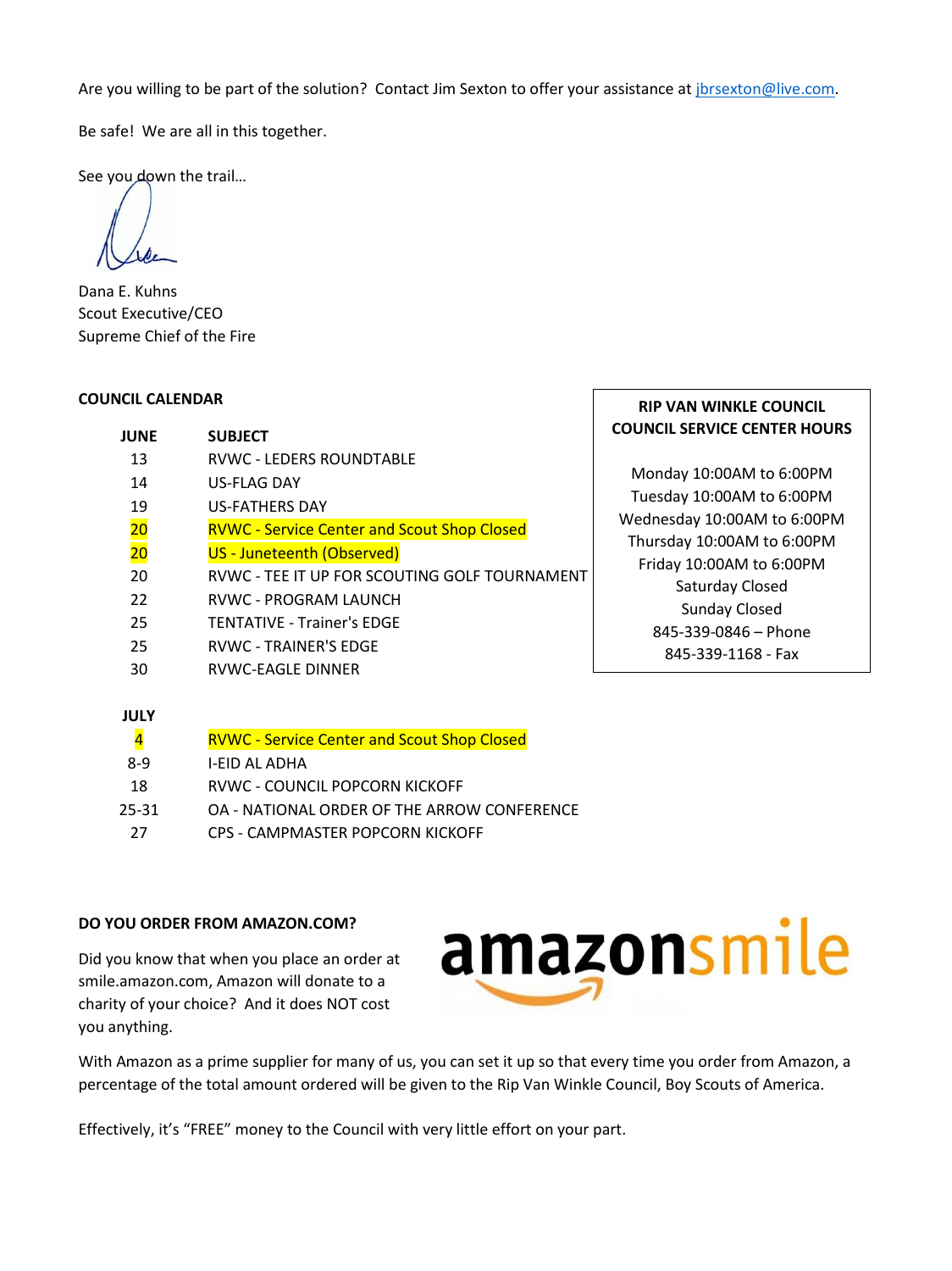#### **COUNCIL LEADER'S ROUNDTABLE – JUNE 13TH**

Our next Leader Roundtable will be Monday, June 13<sup>th</sup> at 700PM on Zoom.

Topic: **RVWC Leader Roundtable** Time: **June 13, 2022 07:00 PM** Eastern Time (US and Canada)

Join Zoom Meeting

**<https://us06web.zoom.us/j/89057893143?pwd=Q2xvR0IyZUFvWm9nbHhEMFNiNG1oUT09>**

Meeting ID: 890 5789 3143 Passcode: 7A68K5

One tap mobile +16465588656,,89057893143#,,,,\*656380# US (New York)

Dial by your location +1 646 558 8656 US (New York) Meeting ID: 890 5789 3143 Passcode: 656380

### **PLEASE NOTE – RVWC OFFICE CLOSURES**

The Rip Van Winkle Council office and Scout Shop will be closed on Monday, June 20 in honor of the Juneteenth holiday. The office and Scout Shop will re-open on Tuesday morning at 10:00AM.





The Rip Van Winkle Council office and Scout Shop will be closed on Monday, JuLY 4 in honor of the Independence Day. The office and Scout Shop will re-open on Tuesday morning at 10:00AM.

#### **MERIT BADGE COUNSELOR RENEWALS FOR 2022-2023**

May 31 marked the end of the registration year for all Merit Badge Counselors in the Rip Van Winkle Council. Thank you for stepping up and volunteering in supporting our young men and women making their way on the path to Eagle. The Council Advancement committee needs to know if you would volunteer for the upcoming 2022- 2023 year.

As in the past, Youth Protection Training, which consists of 4 modules, is required. In addition, there are other modules you can take to enhance your training as an MBC. They are not required, only suggested, as you may find it can strengthen your knowledge. To access these training modules:

- 1. Sign into my.scouting.org
- 2. Then go to the menu at the upper left-hand corner.
- 3. Drop down to "My Training" and then press the "Scouts BSA" button.
- 4. In the middle of the next page, you will see a box that says, "Merit Badge Counselor Position Specific Training" and you can begin from there.

You do not need to re-register with a new adult application. All Merit Badge Counselors were emailed directly with a request to reply and provide information. Those who would like to add merit badges to their list are asked to complete the attached Merit Badge Counselor application. The additional Merit Badges must be reviewed and

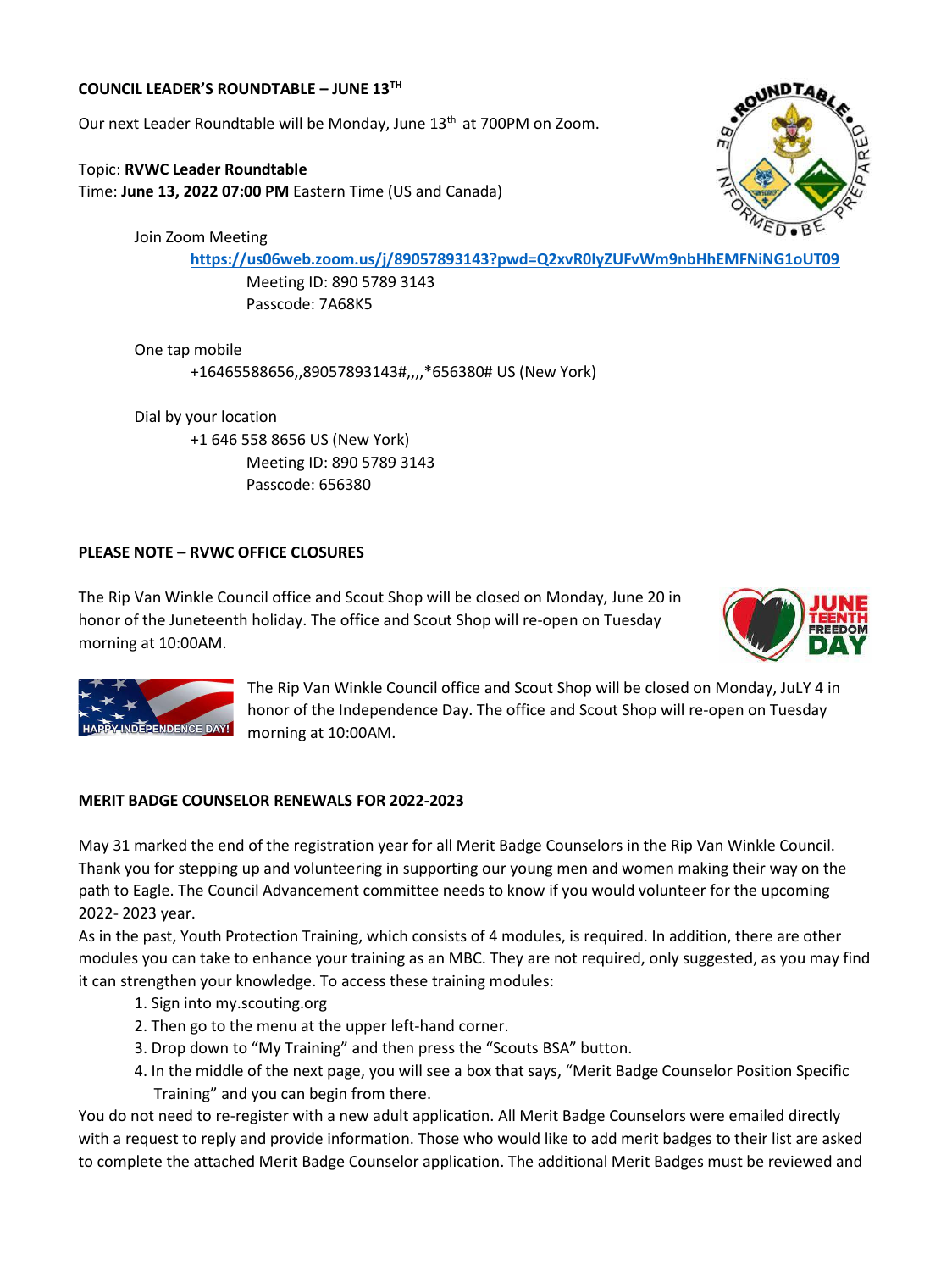approved before they are added to the existing file. If a Merit Badge Counselor does not respond or their YPT is not up to date/complete, they will be dropped from the list. Please be sure you check with your Troop's Merit Badge Counselors and make sure they respond by before May 31st

Scoutmasters and Troop Committee Chairs are asked to follow up with the Merit Badge Counselors to insure those who wish to remain as register Merit Badge Counselors respond.

Their response is one of the following answers:

- Yes, I will continue as a merit badge counselor with the same badges.
- \_\_\_ Yes, I will continue as a merit badge counselor, please DELETE the following badges:
- \_\_\_ No, I do NOT wish to continue as a merit badge counselor.

Remember, if you would like to add merit badges, please complete the attached application and return it with your email response.

Thank you.

Yours in Scouting,

*Catina Leon*

Registrar Rip Van Winkle Council, BSA 1300 Ulster Avenue Suite 107 Kingston, NY 12401 [Catina.Leon@scouting.org](mailto:Catina.Leon@scouting.org) 845-339-0846, fax 845-339-1168

Please see the attached additional information sheets (AI-1)

# **FROM THE OFFICE OF THE CHIEF SCOUT EXECUTIVE OF THE BOY SCOUTS OF AMERICA**

I'm writing to personally invite your Scout to be part of the 2023 National Jamboree, July 19-28, at the Summit Bechtel Reserve in West Virginia.

What's a jamboree? National Jamborees only happen once every four years and they are Scouting's largest gathering of youth leaders. It's 10 days filled with adventure, fun and fellowship where Scouts will make memories and friendships that will last a lifetime.

Over the years, I've spoken with dozens of people who point to jamboree as one of those 'mountain-top experiences' that helped shape the leaders they became. For most, a jamboree is



literally a once-in-a-lifetime opportunity that helps move our Scouts to become the very best versions of themselves.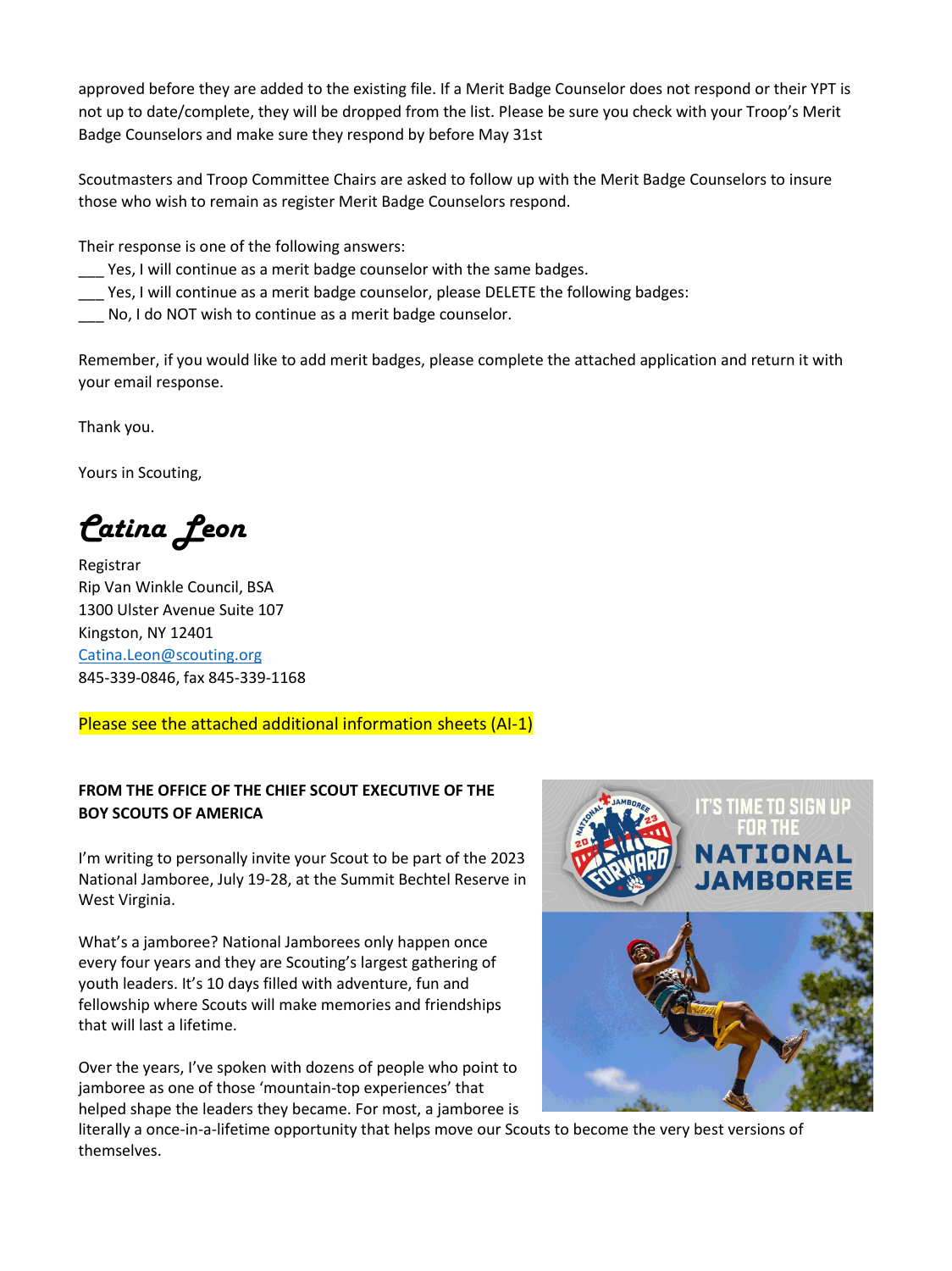Please don't miss this unique opportunity! Join us for the 2023 National Jamboree! Visit **[Jamboree.Scouting.org](https://t.email.scouting.org/r/?id=h26902046,ffbc280,10061a7f)** today for more information and to register. Contact your local Scout office for council-specific jamboree information.

Thanks for all you do for Scouting and I look forward to seeing you at the jamboree!

Rager C. Vllomber

Roger C. Mosby Chief Scout Executive/President & CEO

Please see the attached additional information sheets (AI-2 & 3)

# **VISIT OUR NEW WEBSITE FOR VALUABLE ESTATE PLANNING INFORMATION**



Are you ready to plan your will or trust? We would like to give you a FREE Estate Planning Guide. This helpful information may enable you to successfully plan your estate and avoid an accidental disinheritance. Use our Estate Planning Guide to provide for and protect your family by recording your estate distribution plans.



Did you know that your estate planning attorney can include provisions in your will that leave a lasting legacy in the form of charitable gifts to your favorite non-profits. It could be a gift of a specific asset, a dollar amount, or a percentage of your estate. You could also designate a charity as beneficiary of your retirement plan, life insurance policy, bank or investment account.

Please contact us if you would like additional information or let us know if you have already included the Boy Scouts of America in your estate plans.

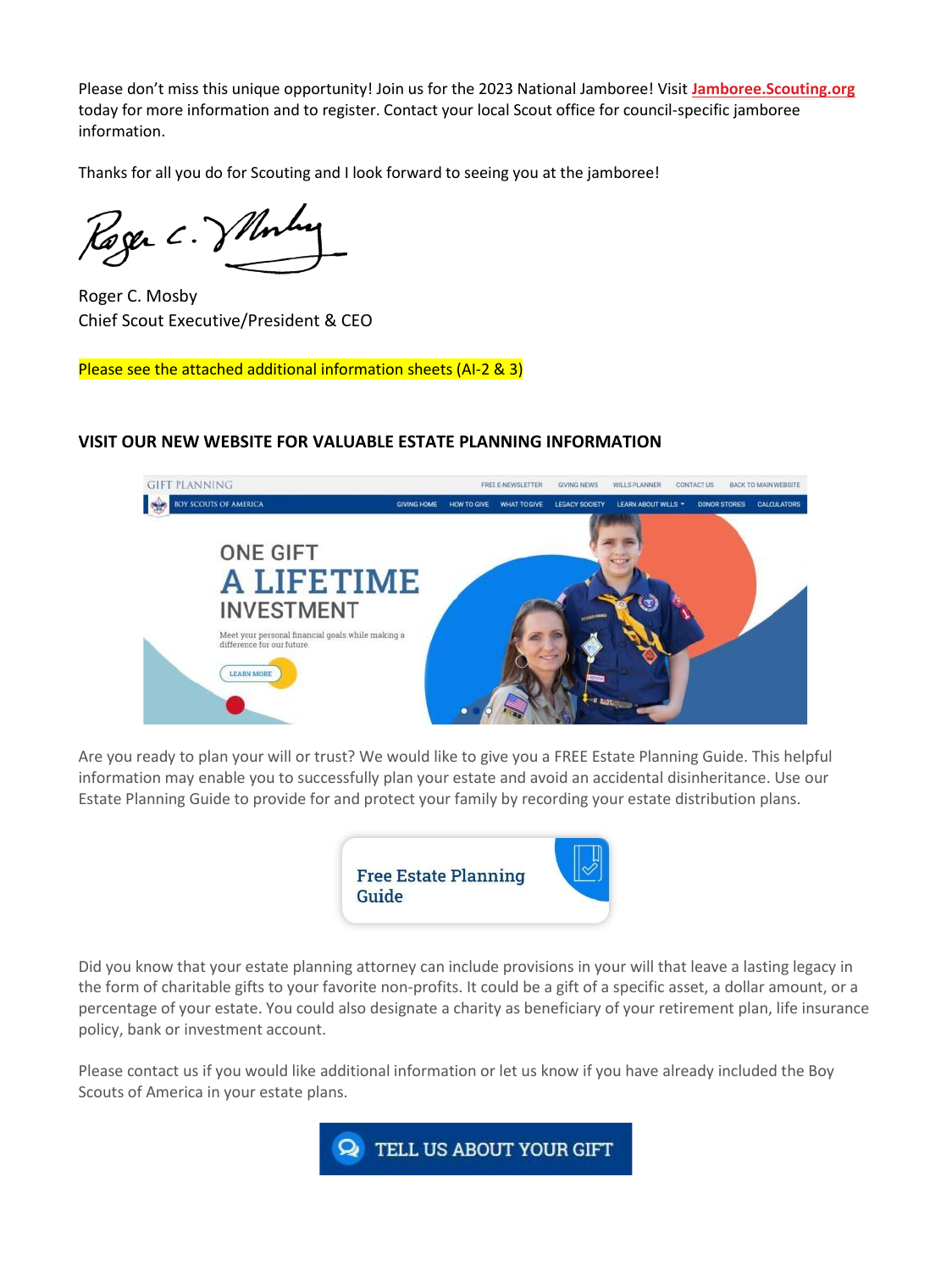#### **SELECT CUB SCOUT ELECTIVE ADVENTURES RETIRING EFFECTIVE MAY 2022**

#### Frequently Asked Questions

#### **Why are these Elective Adventures being retired?**

• In our ongoing efforts to keep the Cub Scouting adventure program relevant to today's families, Cub Scout elective adventures are reviewed for content and popularity. These 19 adventures are the least popular among Cub Scouts based on sales and advancement data. By removing these adventures, it allows the Cub Scouting program to be more agile in the development of new programs.

#### **What happens on May 31, 2022?**

• Effective May 31, 2022 these Elective Adventures will no longer be considered part of the Cub Scouting program and the Adventure Loops and Pins for these adventures will no longer be available for purchase. These adventures will also be archived in Scoutbook and Internet Advancement removing the ability to mark these adventures as completed.

#### **Can Cub Scouts still wear the Adventure Loops and Pins after they retire?**

• Absolutely! In Scouting once an adventure is earned it is never taken away. These adventures are still considered official program and may continue to be worn after they retire on **May 31, 2022**.

| a Liccuve Adventures (Lifecuve Iviay 91, 2022). |            |              |                                |
|-------------------------------------------------|------------|--------------|--------------------------------|
|                                                 | <b>SKU</b> | Rank         | <b>Adventure Name</b>          |
|                                                 | 619922     | <b>Tiger</b> | <b>Family Stories</b>          |
|                                                 | 619925     | <b>Tiger</b> | <b>Earning Your Stripes</b>    |
|                                                 | 619930     | <b>Tiger</b> | <b>Tiger Tales</b>             |
|                                                 | 619931     | <b>Tiger</b> | <b>Tiger Theater</b>           |
|                                                 | 619940     | Wolf         | <b>Collections and Hobbies</b> |
|                                                 | 619944     | Wolf         | <b>Grow Something</b>          |
|                                                 | 619947     | Wolf         | <b>Hometown Heroes</b>         |
|                                                 | 619950     | Wolf         | Motor Away                     |
|                                                 | 619958     | Bear         | Beat of the Drum               |
|                                                 | 619960     | Bear         | World of Sound                 |
|                                                 | 619963     | Bear         | Make it Move                   |
|                                                 | 619968     | Bear         | <b>Robotics</b>                |
|                                                 | 619978     | Webelos/AOL  | Looking Back Looking Forward   |
|                                                 | 619979     | Webelos/AOL  | Maestro                        |
|                                                 | 619997     | Webelos/AOL  | Project Family                 |
|                                                 | 619992     | Webelos/AOL  | <b>Build My Hero</b>           |
|                                                 | 619989     | Webelos/AOL  | Adventures in Science          |
|                                                 | 619975     | Webelos/AOL  | Fix It                         |
|                                                 | 619982     | Webelos/AOL  | Movie Making                   |
|                                                 |            |              |                                |

### **Affected Elective Adventures (Effective May 31, 2022)**

#### **GETTING OUTDOORS EXTRAS**

Are you thinking of a close to home adventure for this summer? If so, check out some of these web sites.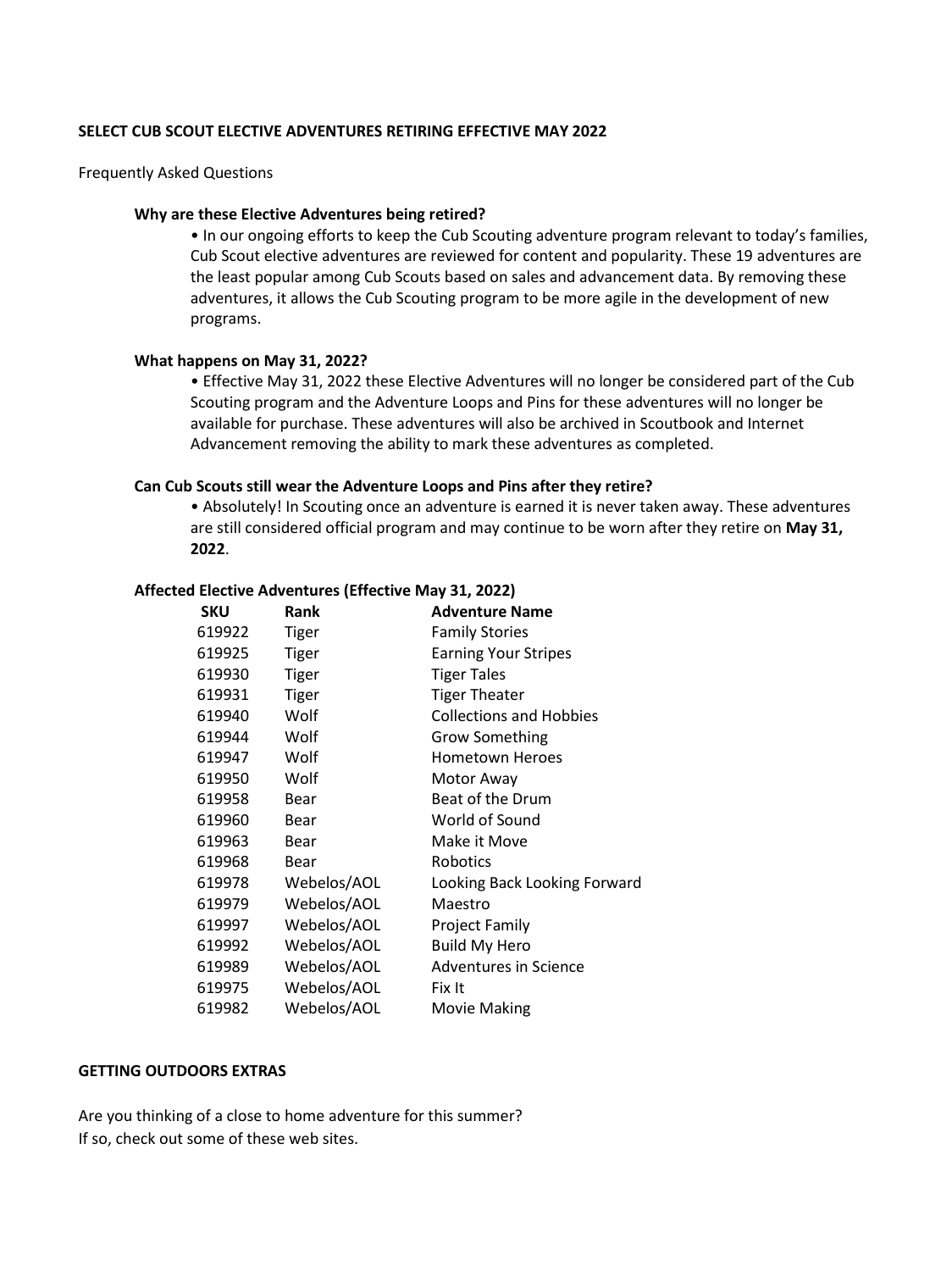The federal youth initiative called *Every Kid Outdoors* allows fourth graders (Webelos level) and their entire immediate family into any park *free of charge* all year long.

**Every-Kid-in-a-Park 4th Grade Free Entry Program Guidelines for Use in New York State Parks** Go to this site for rules and guidelines

<https://parks.ny.gov/environment/connect-kids.aspx>

**National Parks** have these free entries dates coming up:

- Anniversary of the Great American Outdoors Act (August 4)
- National Public Lands Day (September 24)
- Veterans Day (usually November 11)

The following national parks are traditionally less-crowded. Closest to us is Congaree in South Carolina. Then there's Great Basin in Nevada, Big Bend in Texas, North Cascades in Washington and Lassen Volcanic in California.

In New York the **Empire Pass** may be a great way to reduce costs for your family. Instead of paying the vehicle use fee on each visit, simply present your season pass and it waives the fee for day use entry.

Go to this site for rules and guidelines: Empire Pass - [NYS Parks, Recreation & Historic Preservation](https://parks.ny.gov/admission/empire-passport/)

<https://parks.ny.gov/admission/empire-passport>

Information from multiple web sites and Readers Digest Article "National Parks Made for You and Me" by Emily Goodman, June 2022

CBS SUNDAY MORNING reported if you are going to one of the more popular national parks this summer, call ahead or go online to see if the park has a "Timed Entry." The more popular parks are issuing reservation times for entry to the park especially at high volume times.

# **THE TRAINER'S EDGE**

The purpose of the Trainer's EDGE course is to provide and help develop the skills of a trainer. This course is intended to "train the trainer" on behaviors and resources while offering hands‐on experience in methods and media.

The course will be offered later this month. All are welcome to attend.

Course specifics:

Saturday, June 25 Highland Presbyterian Church 26 Church Street Highland, NY 12528 830AM – Gathering 900AM -Sessions begin



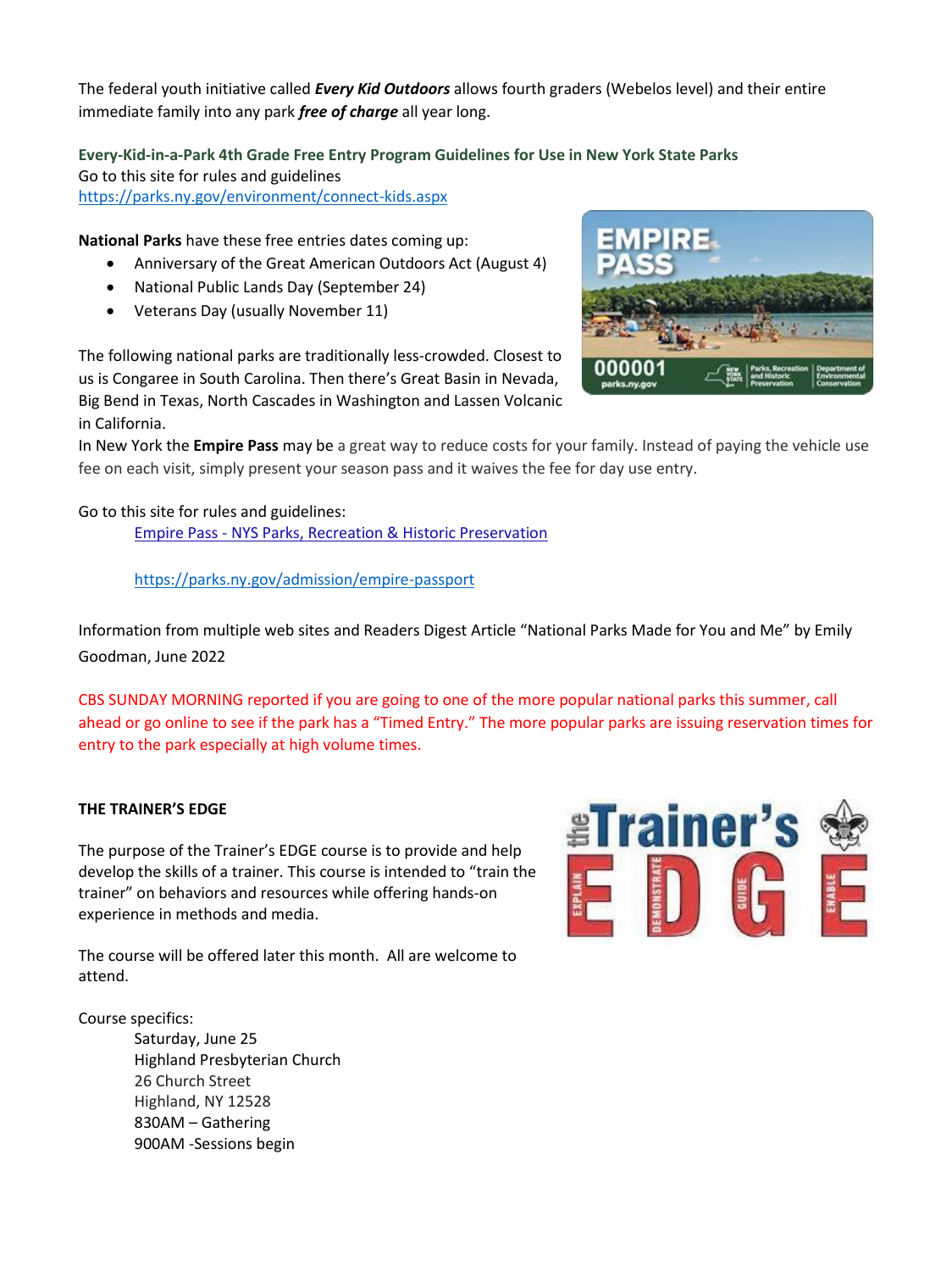# **WE ARE HIRING!**

# **PART-TIME SALES ASSOCIATES WANTED**

We are seeking part-time Sales Associates for our Kingston, New York store location. This job involves sales, customer service and dealing with people.

Sales Associates should have an enthusiastic, fun and positive attitude while assisting customers with sales, product and program information. A sense of humor, creative mindset and passion for customer service are needed.

> Knowledge of the Scouting program is a plus but not necessary.

An individual in this position will be expected to perform additional job-related responsibilities and duties as assigned and/or necessary.

Interested? See the attached job description!

Please see the attached additional information sheets (AI-4)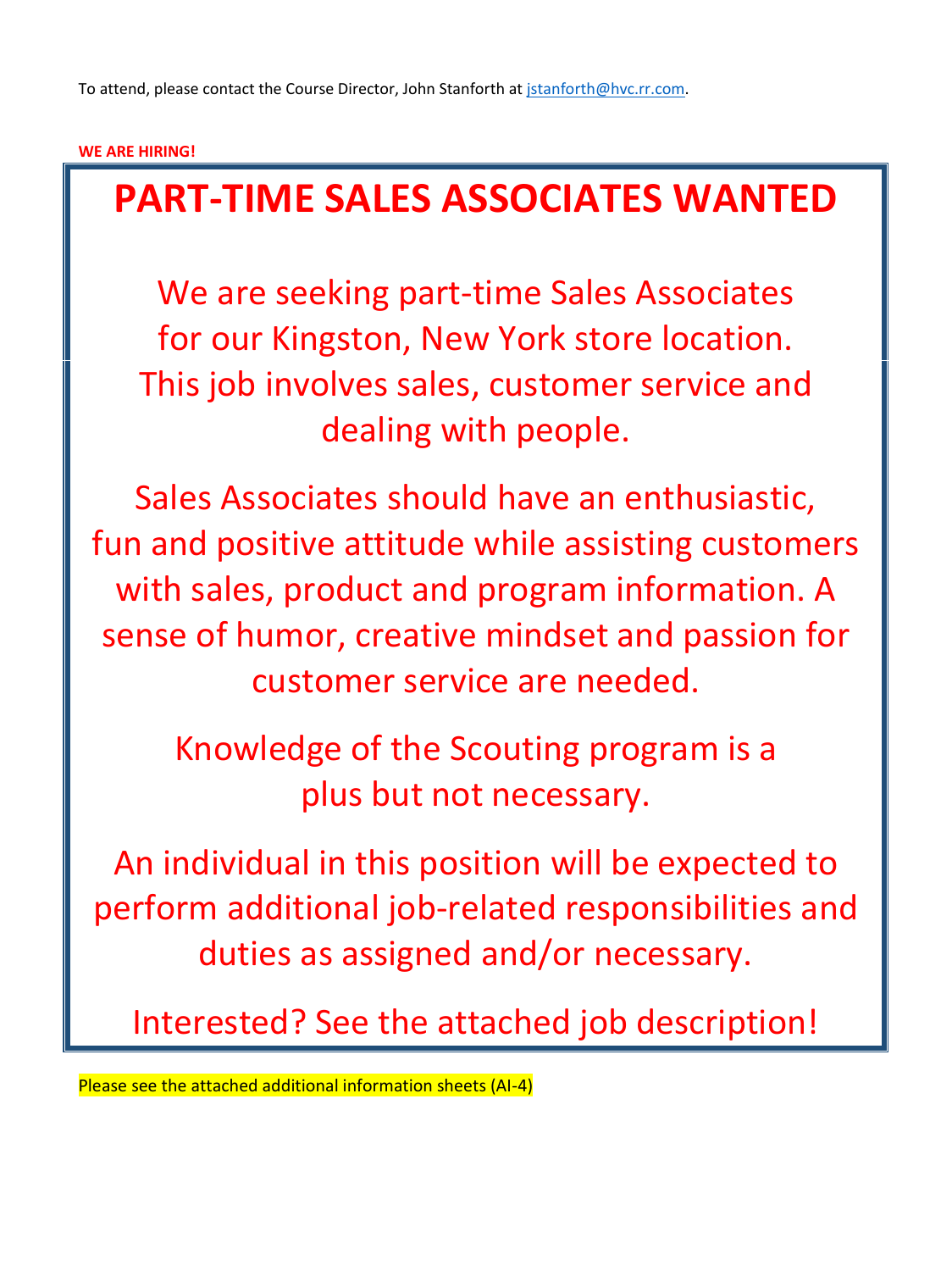# **Class of 2020 & 2021 RECOGNITION DINNER and EAGLE SCOUT REUNION**





Outstanding Eagle Scout Awardee: **DAVID GAGNON** *CLASS OF 1978*

presented by our Eagle Level Sponsor

# **Ulster Savings Bank**

Thursday, June 20, 2022 • Diamond Mills, Saugerties *6:30 P.M. – Gathering, Reunion • 7:00 P.M. – Dinner*

# **Dinner R.S.V.P. before June 20th**

- ❏ Life Sponsor for \$1400 Includes VIP table of ten for dinner, and full page in printed Commemorative Program Journal
- ❏ Star Sponsor for \$1200 Includes table of ten for dinner and half-page in printed Program
- ❏ Table Sponsor for \$1000 Includes table of ten for dinner
- ❏ Individual tickets for \$100 each.
- ❏ 2020 or 2021 Eagle Scout Parents tickets for \$50 each.
- ❏ College/High School Eagles tickets for \$50 each

For more information, please contact Dana Kuhns, Scout Executive at (845) 339-0846 or Fax (845) 339-1168. \*

Make checks payable to Rip Van Winkle Council, BSA.

Mail to: Rip Van Winkle Council, BSA, 1300 Ulster Avenue, Suite 107, Kingston, NY 12401 · [www.rvwbsa.org](http://www.rvwbsa.org/)

Please see the attached additional information sheets (A-5)

# **WEEKENDS AT TRI-MOUNT**

Readers,

We are re aching out to share information pertaining to a unique summer program for Scouts BSA at Camp Tri-Mount in East Jewett, New York

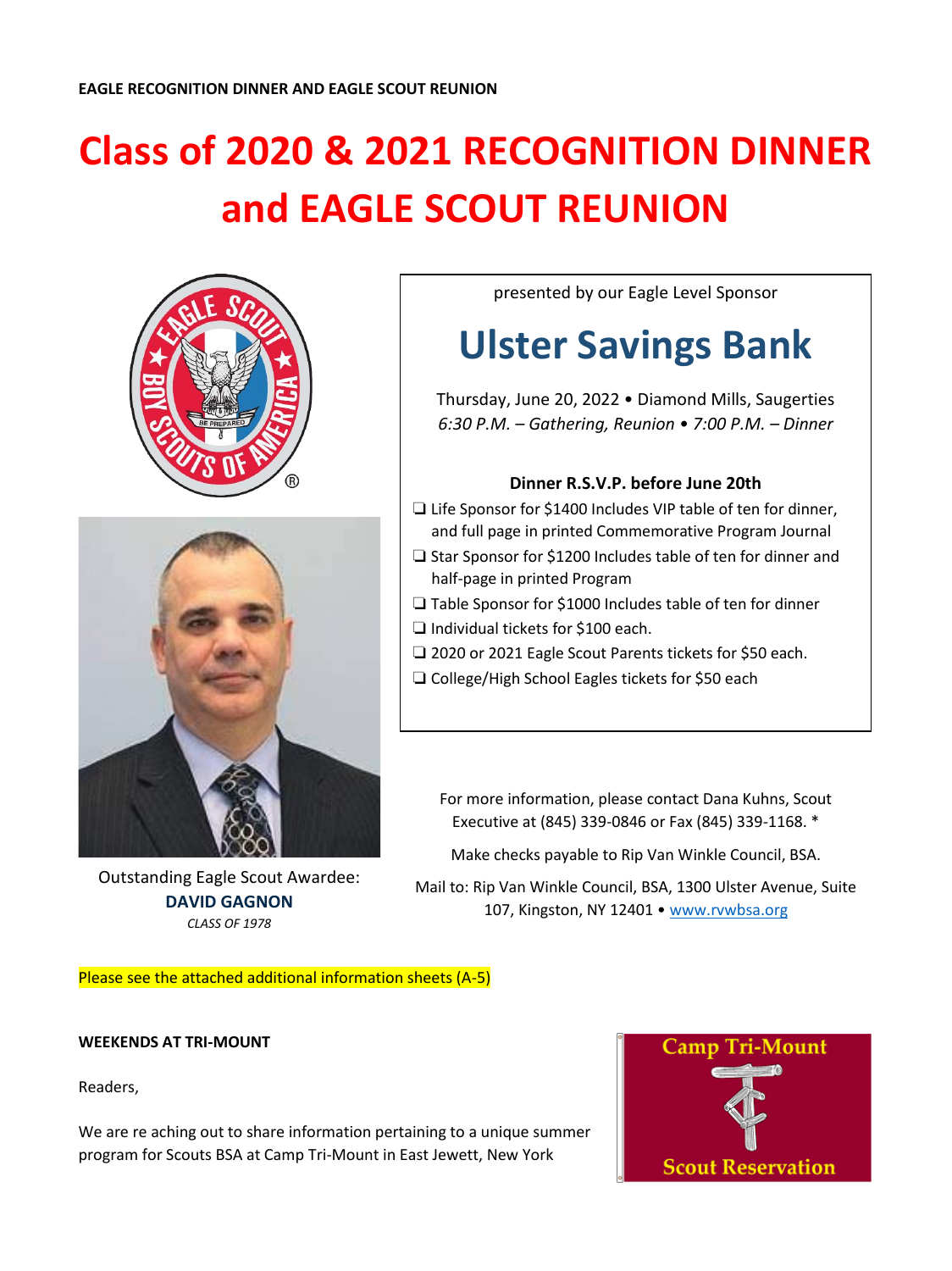beginning in July and running through the August of 2022. It is our hope that you will share the enclosed information with your Scouting community.

We hope you will extend awareness of this program to your Scouts BSA and adult leaders as a secondary opportunity for advancement, outdoor education, and communal Scouting activity, in addition to your troop's existing programming.

*WEEKENDS AT TRI-MOUNT* is a series of five weekends intended to provide program opportunities for Scouts and families in the Rip Van Winkle Council. Four of the weekends are merit badge academies hosted by the Rip Van Winkle Council (RVWC). It is intended to supplement existing summer long term resident camping to enable Scouts to have an opportunity to participate in additional advancement programming that they did not have time or the opportunity to yet complete. It is a program consisting of past camp staffing, local registered Merit Badge Counselors, and many community supporters.

Each weekend has an established specific program or theme of merit badge(s) that may or may not be traditionally offered at a resident summer camp.

Over the course of each weekend session there are up to 12 hours of badge instruction and participation available. Units are to attend as a troop. Units and Scouts may stay for the entire weekend session (Friday 5:30pm – Sunday 1:30pm) or elect to attend on Saturday only (7:00am-8:15pm), depending on the number of sessions the Merit Badge Counselor requires for that badge.

Campsites will be available, and meals will be the responsibility of the troop. Updates and notification of program advancements will continuously be distributed through RVWC via electronic communications.

Enclosed please find an informational flyer which includes dates, fees, registration details, schedules, and a weekend snapshot of the program.

While not able to open Camp Tri-Mount in 2022, this is the RVWC's plan to keep camping and outdoor programs available at Camp Tri-Mount as difficult financial circumstances continue to surround many councils and their properties. We do this for our youth, and to provide opportunities for our Scouts and others in surrounding councils to maximize participation in the Scouting program. Excellent value exists for Scouting as a whole when we encourage Scouts to experience amazing camps, properties, and programs.

We ask that you let your Scouts BSA members and adult leaders know about this opportunity. *WEEKENDS AT TRI-MOUNT* is designed to add to, not replace, traditional Scout Summer Camp programs, and to provide an opportunity for Scouts who might not be able to attend traditional week-long programs to still have a summer camp experience. Because it is held on weekends - starting Friday evening and running through mid-day Sunday and is running later in the summer than traditional camps, Merit Badges at Tri-Mount will allow a Scout who might have job or summer school commitments during the week to still be able to attend badges on their own.

Thank you for your time, for your consideration to share this opportunity with your Scouts BSA, and for what your troop continues to provide to the Boy Scouts of America.

Yours in Scouting,

Elise Anderson Danny Zayas

Elise Anderson **Danny Zayas** Merit Badges at Tri-Mount Organizer ` Merit Badges at Tri-Mount Organizer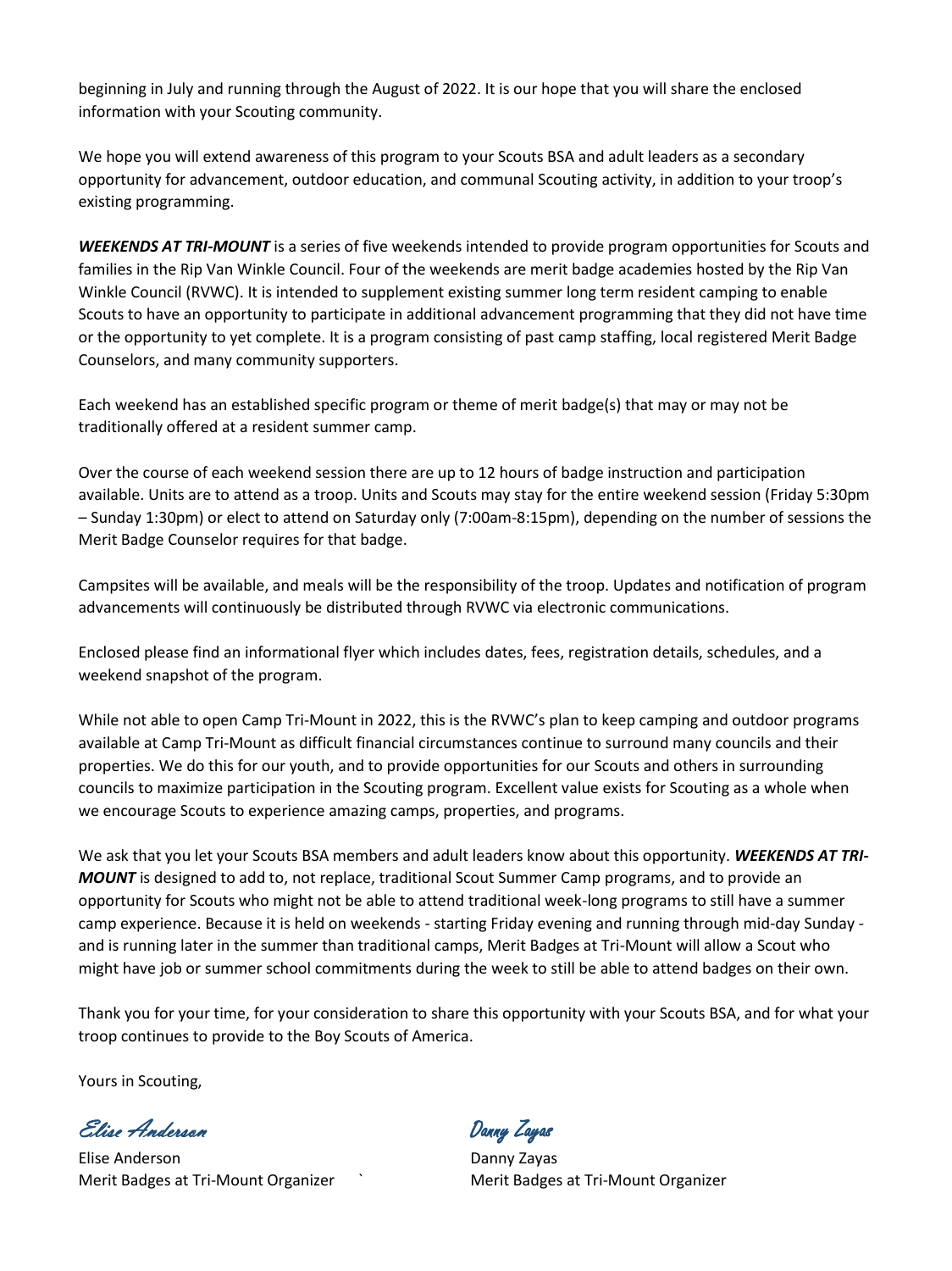#### Please see the attached additional information sheets (AI-6)

#### **PROGRAM LAUNCH IS COMING!**

Providing a quality, year-round Scouting program should be the goal of every Scouting unit. The Program Kickoff will provide this year's program planning guide and share several recent updates, resources, events, and provide information that will aid your unit. New this year, we will also be inviting organizations from around the region to participate in the Program Kickoff. Unit leaders will get information on a full year of Dan Beard Council programs and get information from other organizations that offer programs for Scouts. Scouting units can get everything they need to plan a full year of Scouting adventures at the Program Kickoff. The evening is planned to allow leaders to collect information on programs and activities available to them at the beginning of the evening. Afterwards, we will also provide some guidance on how to develop an annual program plan, a budget to go along with that plan, and a fundraising plan to reach program goals. The result is a well-managed, wellfinanced Scouting unit that keeps your Scouts excited and coming back for more. Unit Leader, Fundraising Chair, Committee Chair, Outings or Program Coordinator, Advancement Chair, Committee Members, etc. There will be topics for many unit volunteers so your unit leaders and committee members can all join and learn.

#### Meeting specifics:

Wednesday, June 22 700PM Zoom – the link is below

Topic: RVWC - **PROGRAM LAUNCH** Time: Jun 22, 2022 07:00 PM Eastern Time (US and Canada)

#### Join Zoom Meeting

<https://us06web.zoom.us/j/85966369780?pwd=Qzd1TUlteHE3WThOc0kwWE1RdFpSdz09>

Meeting ID: 859 6636 9780 Passcode: 9kjmCR

One tap mobile

+16465588656,,85966369780#,,,,\*676801# US (New York)

Dial by your location

 +1 646 558 8656 US (New York) Meeting ID: 859 6636 9780 Passcode: 676801